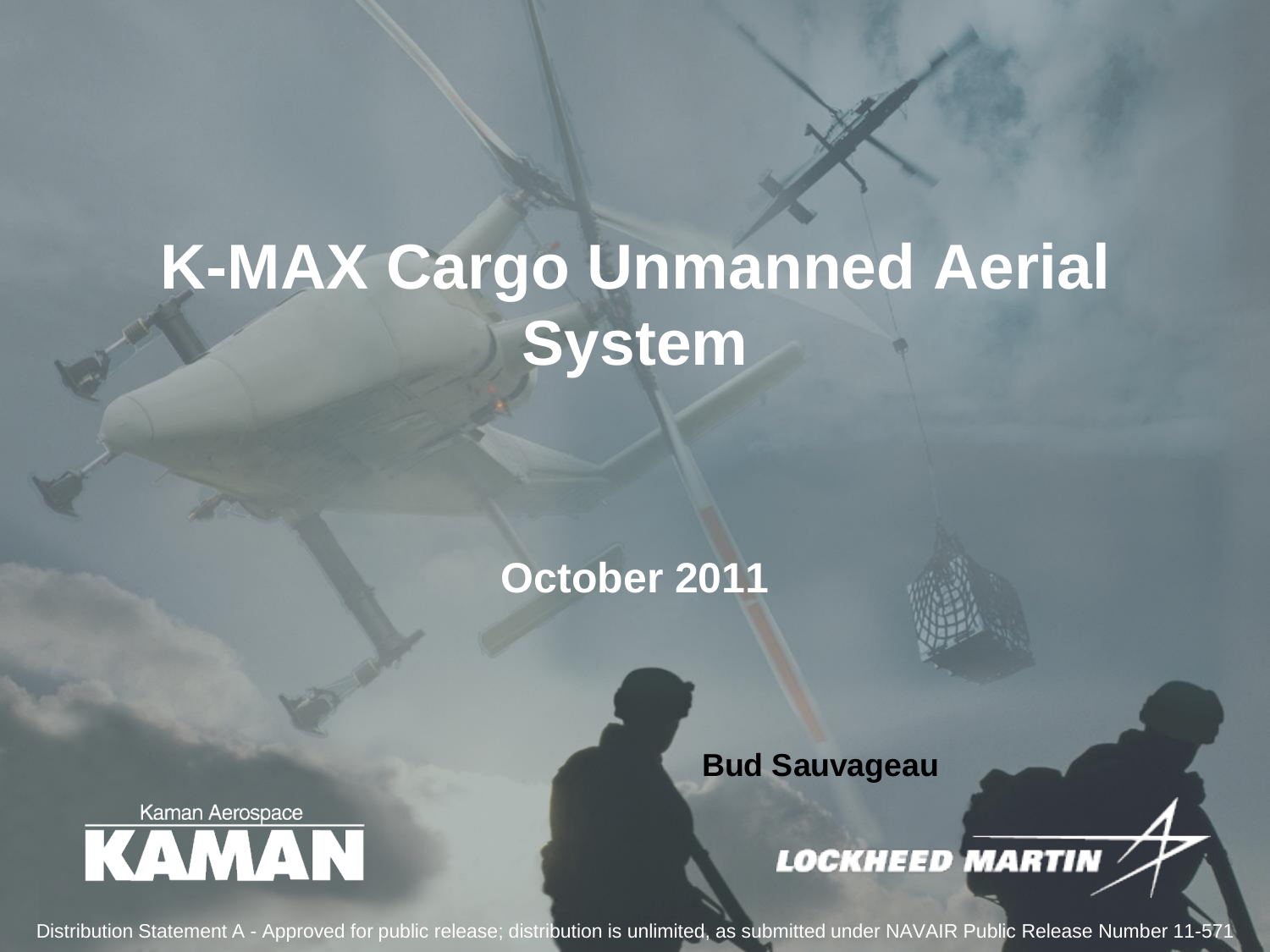### **Agenda**



- **K-MAX Capabilities**
- **Resupply Need**
- K-MAX History  $\rightarrow$  Manned / Unmanned Variant
- **K-MAX Demos**
- **Cargo UAS Program**
- **Emerging DoD Programs**
- **Questions**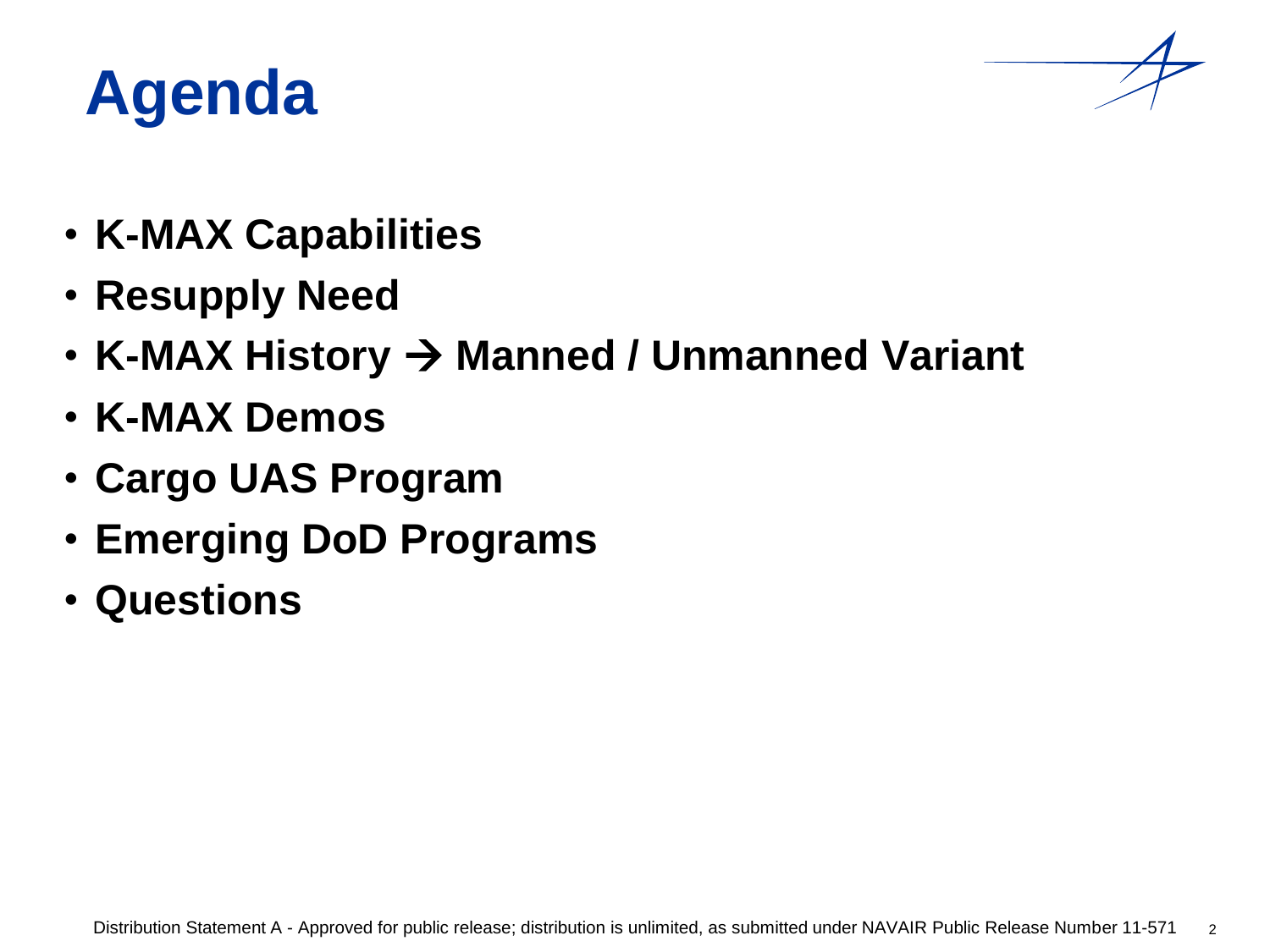## **K-MAX: Purpose Built for the Mission**

- **K-MAX is the only helicopter designed, built, and tested, for the repetitive lift industry. Made for the logging industry**
- **K-MAX manned version is FAA Certified!**
- **Aircraft has proven itself with over 260K hrs on the K-MAX fleet**
- **Intermeshing rotors eliminate tail rotor and simplify maintenance**
- **K-MAX cost / maintenance / fuel burn < ½ manned cargo RW**
	- **\$1,100 / hr – Direct Operating Cost**
	- **2 Maintenance Man Hours per Flight Hour (MMH/FH)**
	- **85 gal / hr – Fuel Burn Rate**

#### Proven Performance & Affordable Solution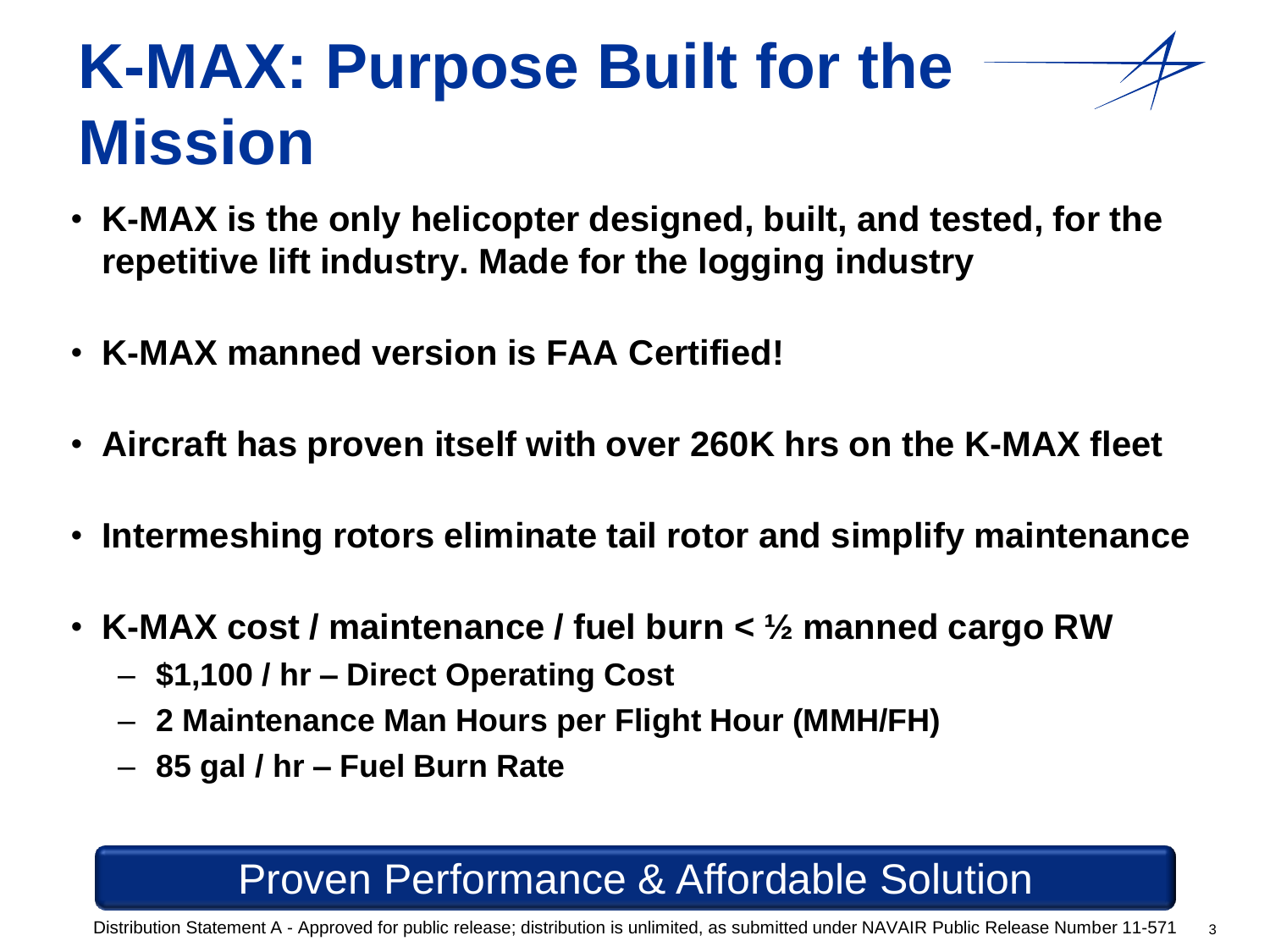

## **K-MAX Aircraft Capabilities**

| <b>Speed</b>             | with load:<br>without load:                  | 80 kt<br>100 kt                   |
|--------------------------|----------------------------------------------|-----------------------------------|
| Range                    | internal fuel:                               | 267 nm                            |
| <b>Endurance</b>         | internal fuel:<br>ext. aux tank:             | 2 hr 41 min<br>$12+hr$            |
| <b>Max Payload</b>       |                                              | 6,000 lb                          |
| Weight                   | <b>Max Gross:</b><br>Max Take-Off:<br>Empty: | 12,000 lb<br>7,000 lb<br>5,145 lb |
| Lift<br>$(ISA +15°C)$    | at sea-level:<br>at 15,000 ft:               | 6,000 lb<br>4,313 lb              |
| <b>Multiple Delivery</b> |                                              | 1 to 4                            |



#### **K-MAX Maintains Performance in High/Hot Environment**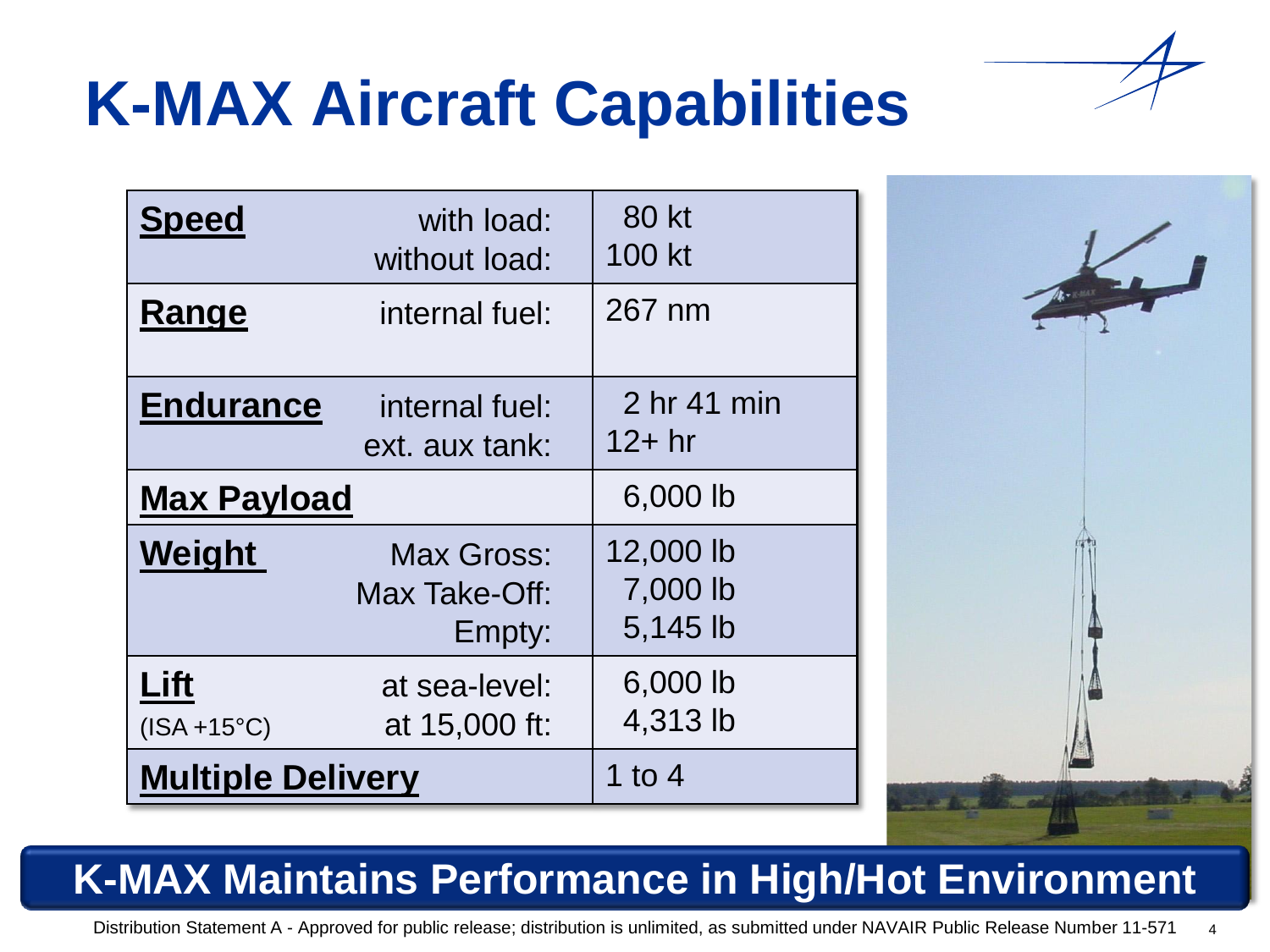# **Resupply Need**

- **Mission Critical / Time Sensitive (MC/TS) resupply to any unit**
- **Routine resupply to a single company-size unit or several smaller units in a 24 hr period**
- **Difficulty transporting heavy loads over unimproved roads, inhospitable terrain and IED susceptibility on supply convoys**
- **Limited numbers of utility/cargo helicopters are conducting logistical resupply missions and are not able to focus on combat operational support missions**
- **Threat to manned aircraft and personnel**
- **Insufficient rotary wing resupply capabilities caused by extreme heat and high altitudes**
- **Inability to conduct precision aerial delivery and retrograde**



#### Unmanned K-MAX is the Solution!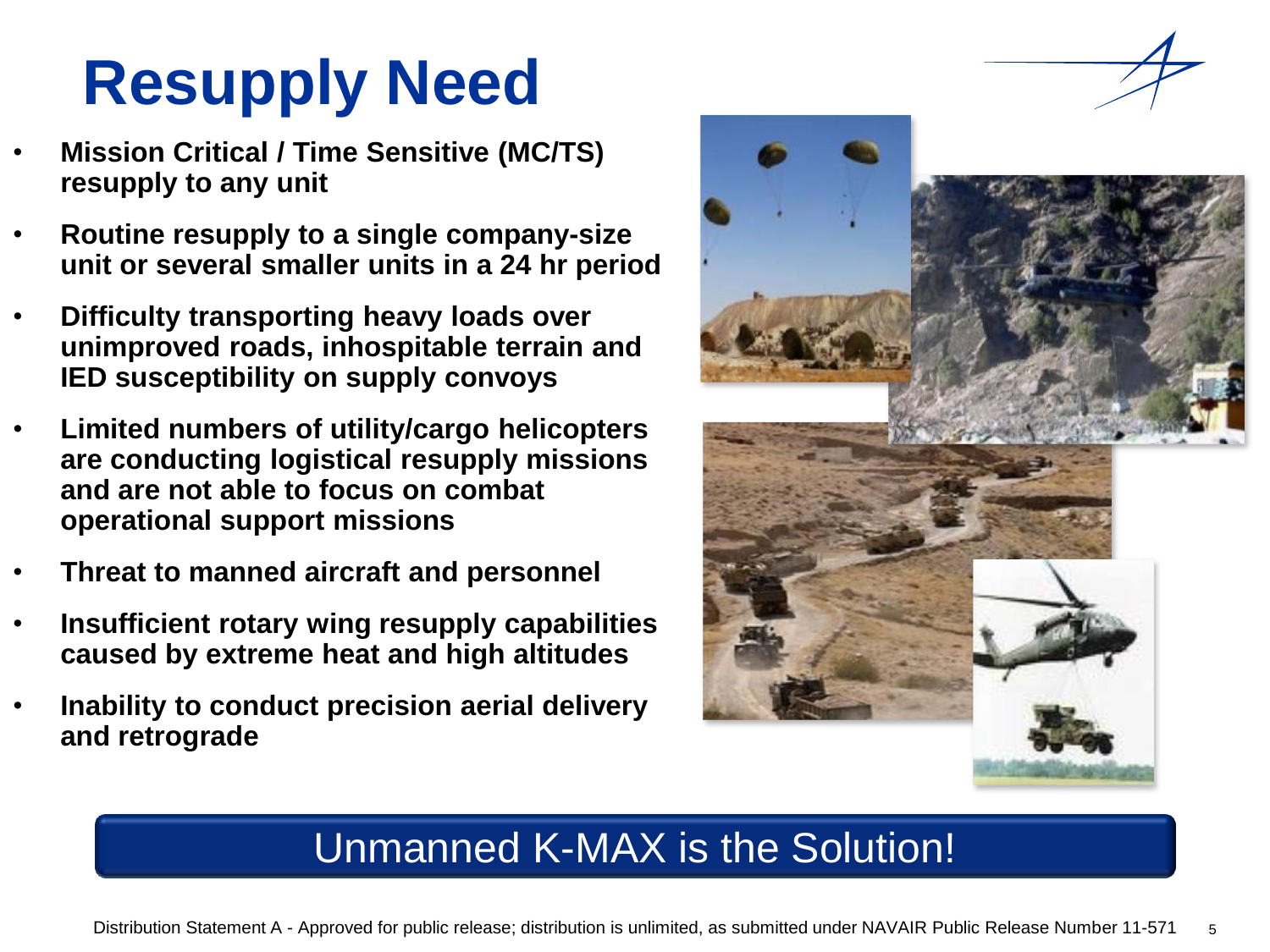## **K-MAX History**



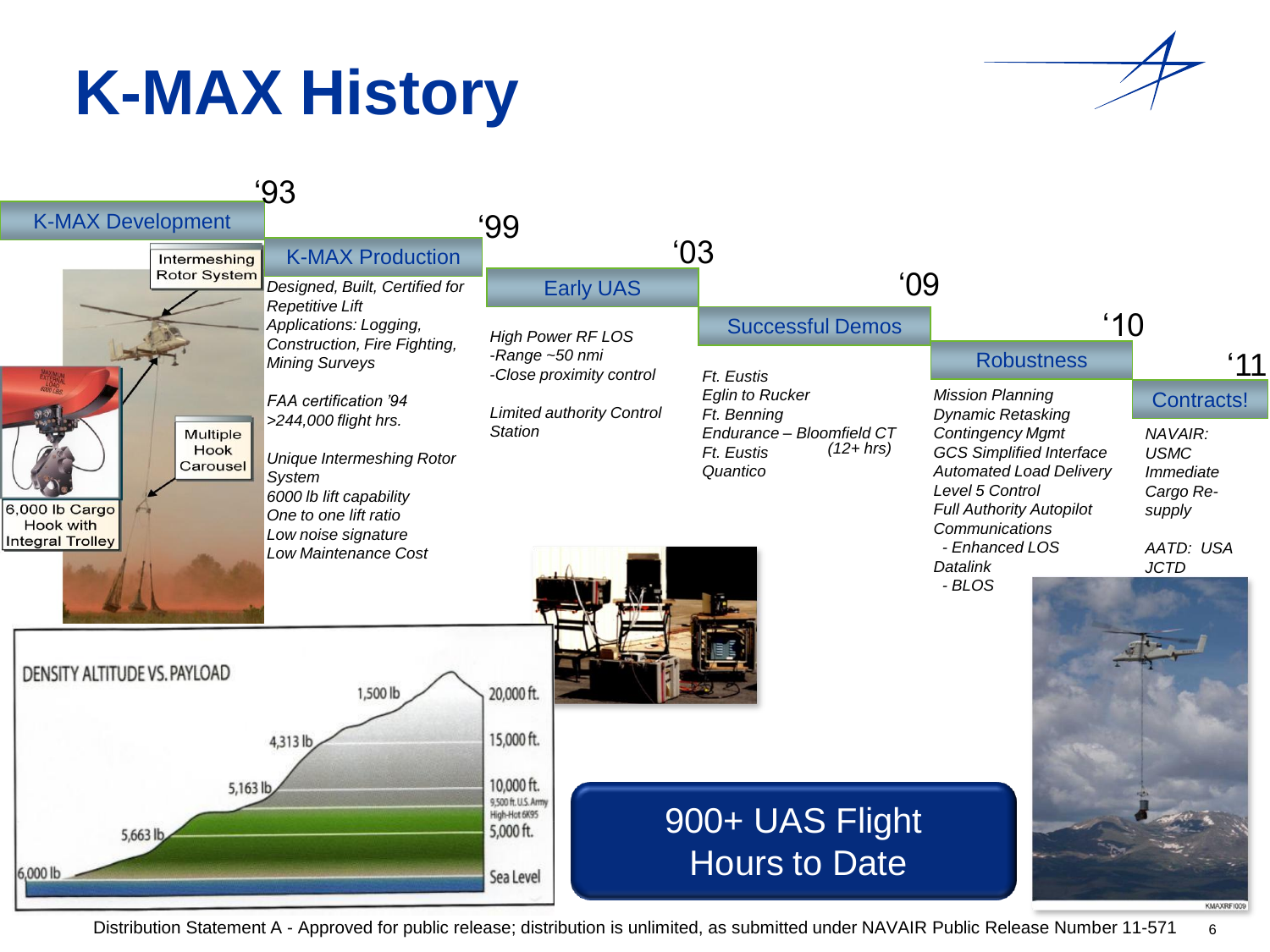# **Cargo UAS Program**



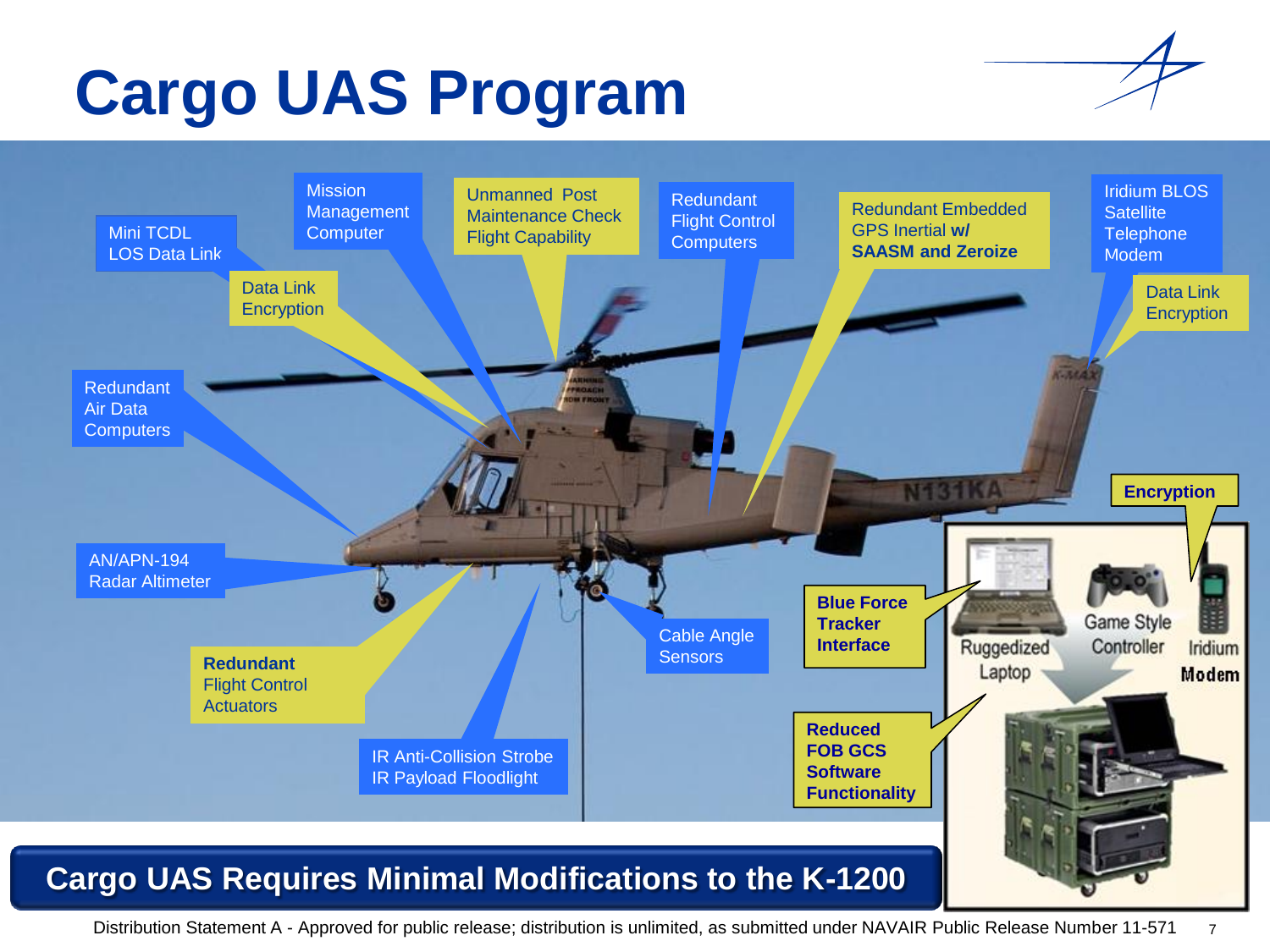# **Ground Control Station**



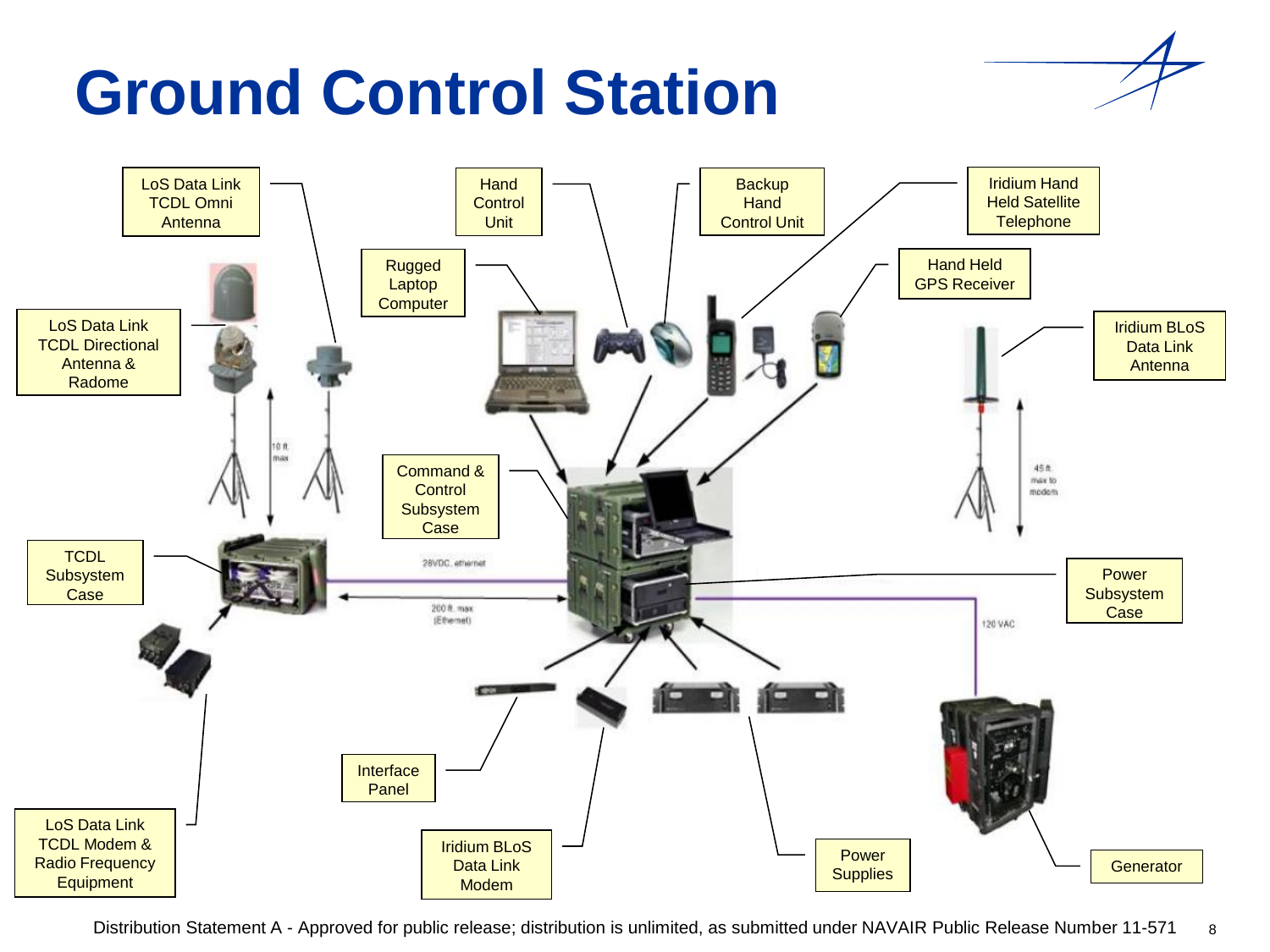### **Concept of Operations**

#### • **NAVAIR RFP (N0019-10-R-0020) – 22 Sep 2010**

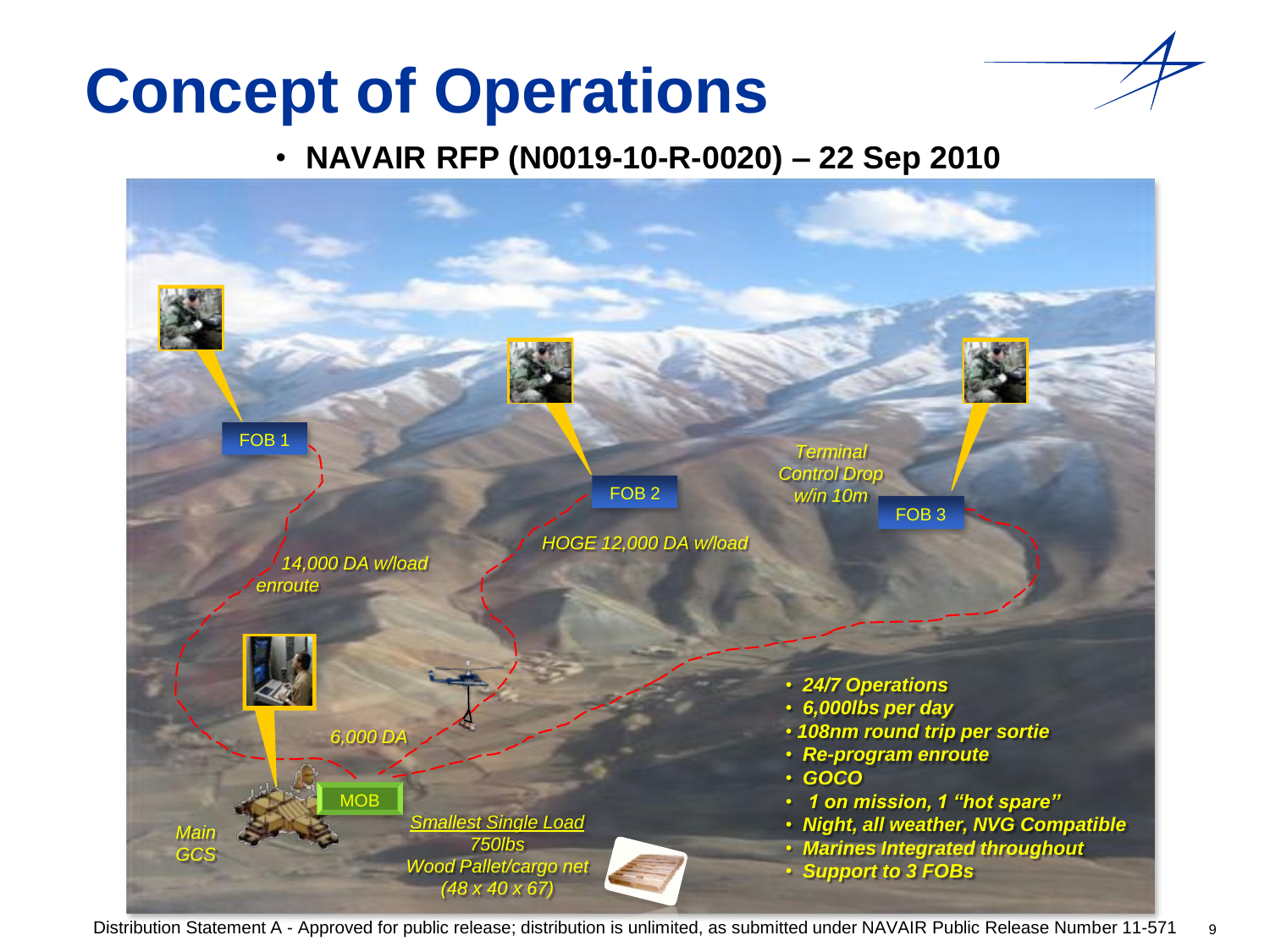# **Emerging DoD Programs**



- **NAVAIR RFP (23 Sep 2010)** 
	- **USMC Immediate Cargo Re-supply - Awarded in Sep 2011**
- **Joint Capability Technology Demonstration (JCTD)**
	- **AATD (Aviation Applied Technology Directorate) ATUAS (Autonomous Technologies for UAS)**
- **Proposed Naval Research**
	- **ONR (Office of Naval Research) AACUS (Autonomous Aerial Cargo/Utility System)**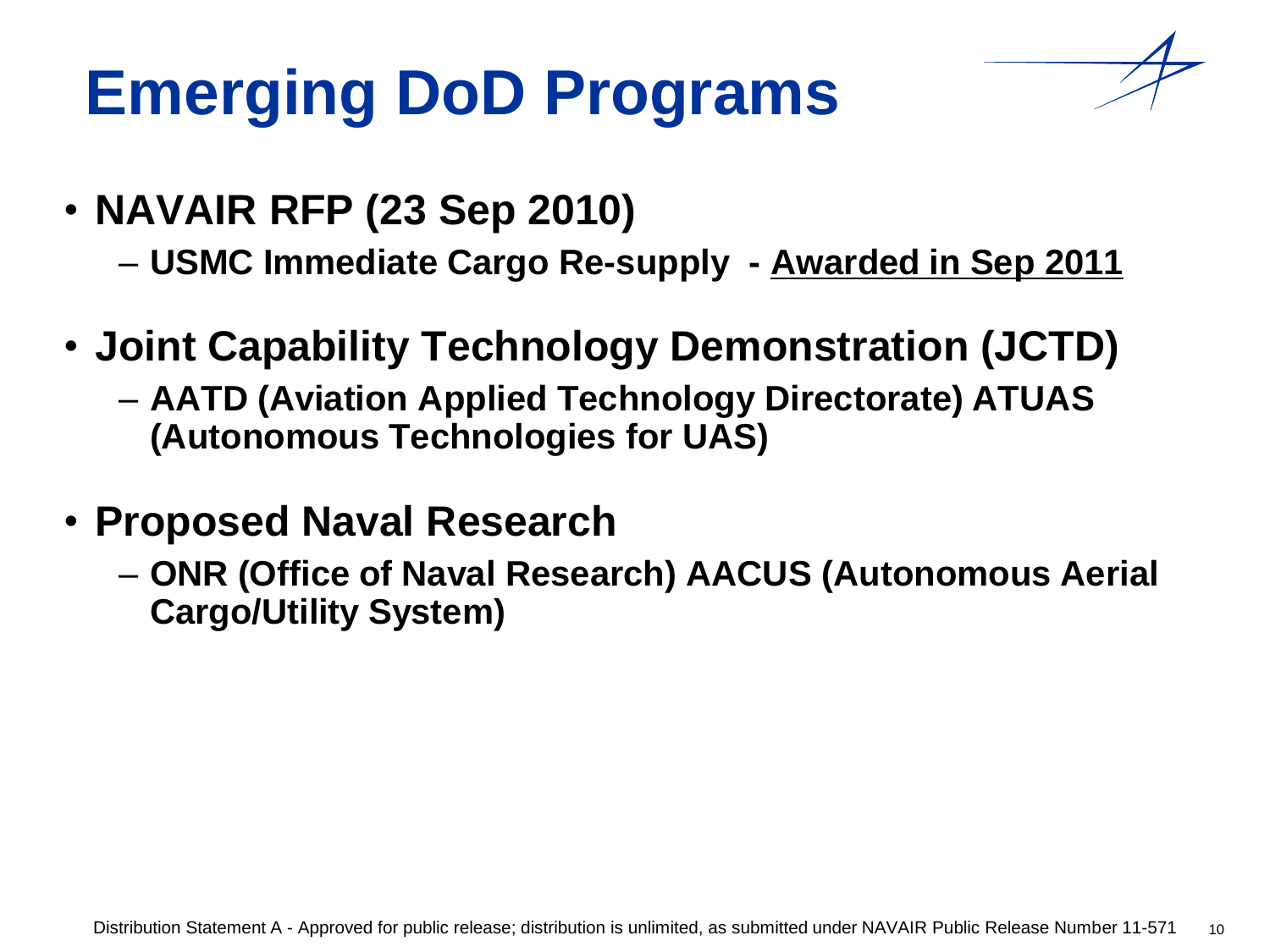# **Summary**



- **Unmanned Cargo Resupply emerging mission**
- **Requirements are established to address the need**
- **K-MAX proven platform for repetitive lift**
- **Lockheed Martin and Kaman Aerospace making unmanned cargo capability forward**
- **Near term deployment will demonstrate utility in theater**

#### **K-MAX is the right aircraft for unmanned Logistics Resupply !**